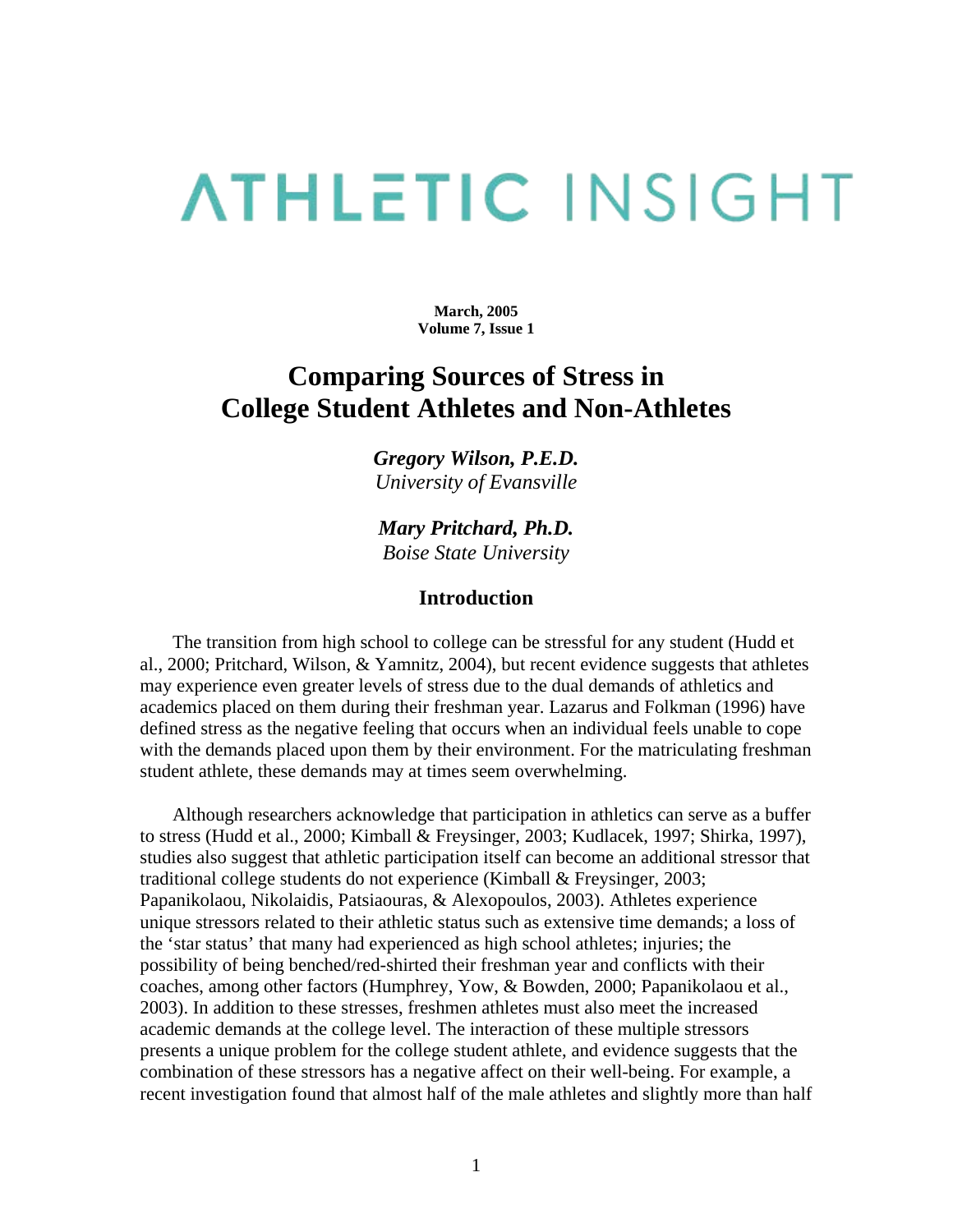of the female athletes interviewed indicated that stresses associated with sport participation, such as pressure to win, excessive anxiety, frustration conflict, irritation and fear significantly affected their mental or emotional health (Humphrey et al., 2000). Moreover, studies have suggested that college athletes who experience high levels of stress are more likely to practice bad health habits (Hudd et al., 2000) and to experience psychological problems (Shirka, 1997), including low self-esteem (Hudd et al., 2000; Papanikolaou et al., 2003).

 In addition to mental health concerns, many athletes report physical health concerns as well, such as lack of sleep, continuous tension, fatigue, headaches, and digestive problems (Humphrey et al., 2000). In fact, 10% of college athletes suffer from psychological and physiological problems that are severe enough to require counseling intervention (Hinkle, 1994). Even more alarming is the fact that college student athletes tend to avoid seeking out available counseling (Murray, 1997), so the percentage of student athletes who may actually require such intervention is possibly higher than this figure. This is important since Murray (1997) has learned that in addition to those psychological and physiological issues mentioned above, athletes may also be in particular need of counseling for a variety of additional stress-related concerns, including time management, burnout, fear of failure, anxiety, depression, and self-esteem issues. Recent research has supported the contention that time in particular is an important obstacle for many athletes. Humphrey et al. (2000) report that for more than 40 percent of male athletes and well over half for the female athletes, factors related to "time" were the most serious causes of stress. Most of the respondents in this study felt that there was simply not enough time to combine academics and athletics and to do their best in both areas (Humphrey et al., 2000).

 Complicating the freshman transition for the student athlete are difficulties related to academic success (Humphrey et al., 2000; Papanikolaou et al., 2003). In fact, 95% of male athletes and 86% of female athletes were stressed by factors such as: tests and examinations, preparing papers for class, missing classes because of travel, and making up missed assignments (Humphrey et al., 2000). In addition, many athletes find they are unprepared for academic life in college or falsely believe that they will be treated differently in the classroom because they are athletes (Papanikolaou et al., 2003).

 Finally, athletes often find relationships with others quite stressful. For instance, recent findings have suggested that athletes often report problems such as negative and unsatisfactory relationships with teachers, coaches, and fellow athletes (Humphrey et al., 2000; Papanikolaou et al., 2003).

 In summary, there is a need to identify specific sources of stress that significantly affect student-athletes that may differ from those experienced by the traditional non-sport college student. This is especially true for the college freshman student-athlete who is facing multiple new challenges arising from athletic, academic and social demands. Many freshmen student-athletes are unprepared to successfully deal with these stressors, and knowledge about those specific factors leading to heightened stress levels is essential in the planning of effective intervention programs. Hence, the purpose of this exploratory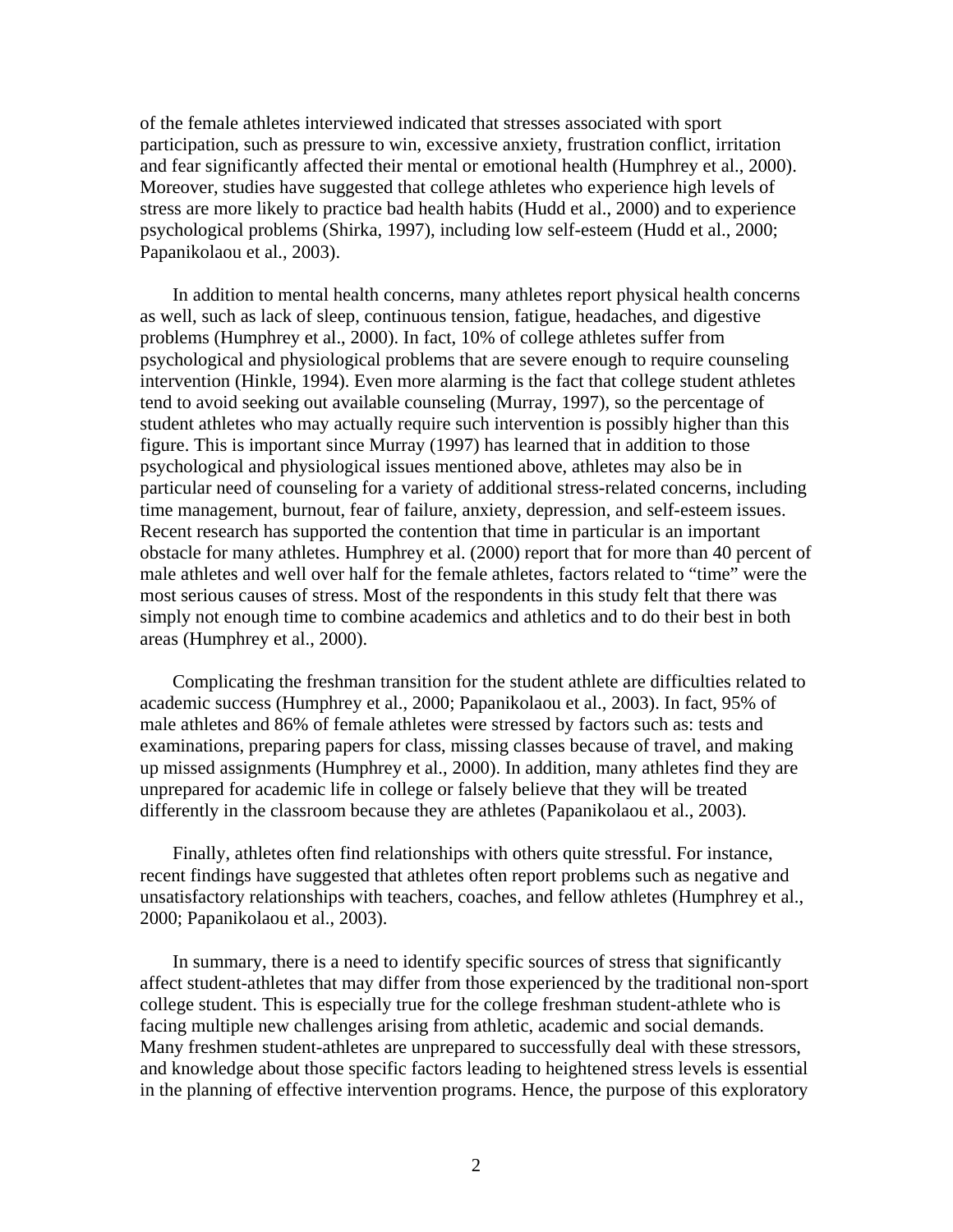study was to identify those stressors identified by Division-I freshmen athletes as most prevalent during their first semester in college.

# **Method**

#### *Participants*

The participants ( $n = 362$ ) in this study were female ( $n = 235$ ) and male ( $n = 127$ ) freshmen students at a private Division-I Midwestern university. Participation in this study was voluntary, and participants were recruited from a required freshman general education class at the end of their first semester of college. The participants ranged in age from 17 to 34, with a mean age of  $18.45$  ( $SD = 1.24$ ). Participants were grouped as athletes ( $n = 52$ ) and non-athletes ( $n = 310$ ). Athletes were considered as participating on an intercollegiate varsity athletic team. Due to the demographic composition of the university surveyed being predominantly female (over 60%) and athletes comprise only a small proportion of the total student population (10%), we decided to allow our participant groups to reflect more of the breakdown of the aggregate university student body rather than having equivalent numbers of participants in each group. Each participant read and completed an informed consent form prior to this study, and were informed that their responses would be confidential. The University Internal Review Board approved procedures for this investigation prior to initiating the study.

# *Measurement*

 We assessed various stressful events specifically oriented to college students' lives (e.g., "struggling to meet your own academic standards") using questions adopted from The Survey of Recent Life Experiences developed by Kohn, Lafreniere, and Gurevich (1990) which has shown to possess both validity and reliability (de Jong, Timmerman,  $\&$ Emmelkamp, 1996). Participants were asked to rate how much 57 events have been a part of their lives in the past month on a scale from 1= *not at all* part of my life to 4 = *very much* part of my life.

 A limitation of this exploratory study was that it was conducted at a small private university with relatively demanding academic standards. This could influence the sources of stress experienced by the student-athlete, and future work needs to extend these findings to other more heterogeneous populations. Secondly, this study was not able to ascertain whether gender differences exist in the types of stress experienced by student-athletes and work needs to be conducted to determine whether males and females perceive similar sources of stress. Finally, this study was cross-sectional and limited in its analysis. Future studies should examine the longitudinal effects of stress on the student athletes' well-being.

 Students were grouped as athletes or non-athletes for this study. For each source of stress, the means were compared between the two groups using t-tests.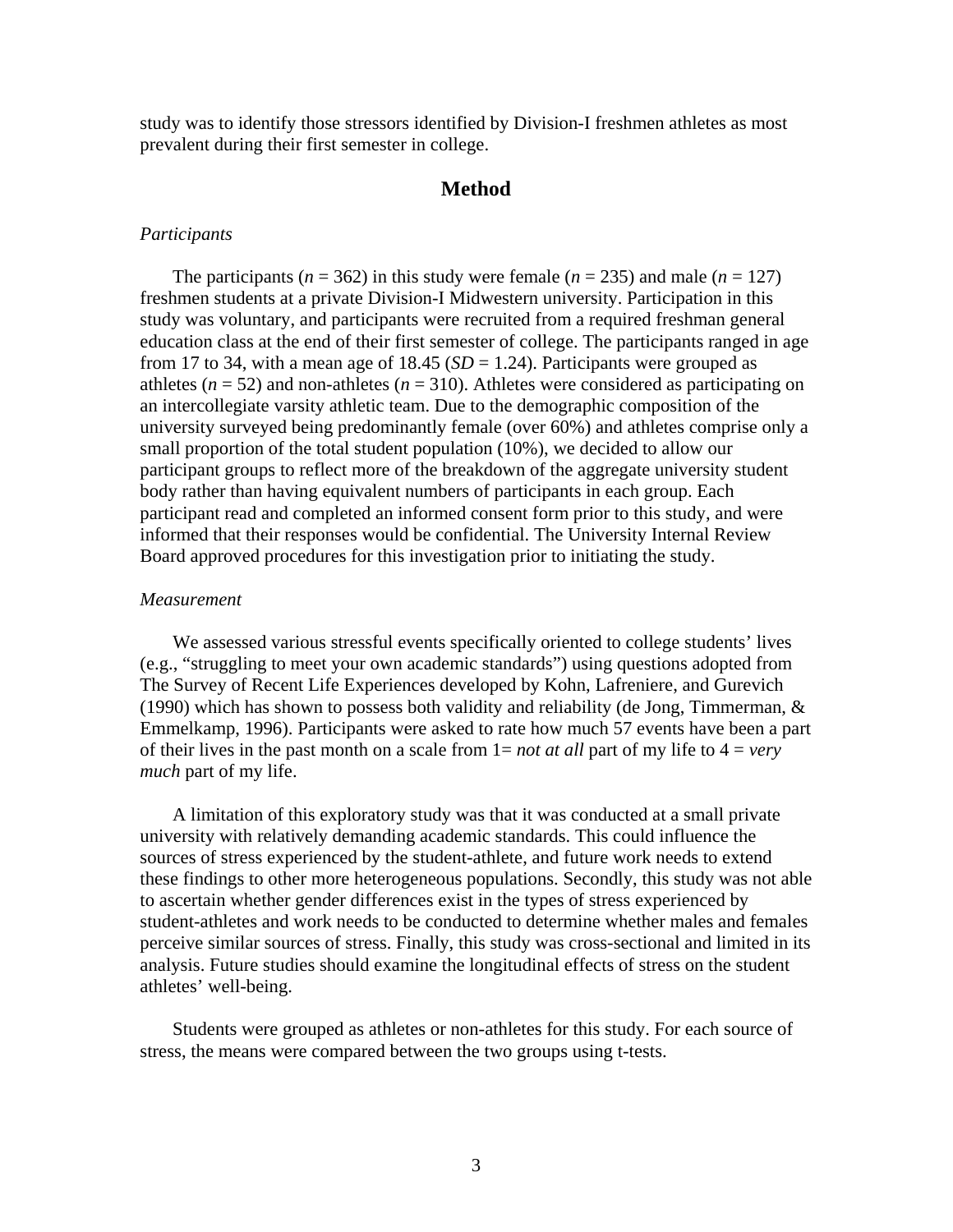# **Results**

 The purpose of this exploratory study was to assess the differences in the types of stress that athletes and non-athletes experience. We found that athletes differed in a variety of ways from their non-athlete counterparts. For example, student athletes reported more stress than did non-athletes in a wide variety of variables; specifically those that dealt with conflicts with a boyfriend's or girlfriend's family,  $t(359) = 2.53$ ,  $p <$ .05, to having a lot of responsibilities,  $t(357) = 1.96$ ,  $p < .05$ , not getting enough time for sleep,  $t(357) = 1.98$ ,  $p < .05$ , and having heavy demands from extracurricular activities,  $t$  $(359) = 8.81, p < .001$ . On the other hand, non-athletes reported more stress than their athlete counterparts in areas such as financial burdens,  $t(357) = 3.27$ ,  $p < .001$ , making important decisions about their education,  $t(357) = 2.03$ ,  $p < .05$ , getting ripped off (e.g. paying too much for services),  $t(357) = 2.43$ ,  $p < .05$ , social conflicts over smoking with a roommate or friend,  $t(356) = 2.36$ ,  $p < .05$ , difficulties with transportation,  $t(357) =$ 2.10,  $p < .05$ , social isolation,  $t(356) = 2.73$ ,  $p < .01$ , being ignored,  $t(356) = 2.49$ ,  $p < .01$ .05, and being dissatisfied with their physical appearance,  $t(356) = 3.35$ ,  $p < .001$ .

# **Discussion**

 The intent of this exploratory study was to compare sources of stress in first semester college freshman student athletes versus student non-athletes. This is important because recent studies (Murray, 1997) have found that athletes may be in particular need of counseling for a variety of additional stress-related concerns, including time management, burnout, fear of failure, anxiety, depression, and self-esteem issues. Although several studies have examined isolated sources of stress in college athlete populations (e.g., health concerns) or athlete specific stressors (e.g., missing class for team-related travel and having to make up work), few studies have examined a wide variety of stressors that affect both athlete and non-athlete populations to ascertain how athletes might be more or less affected by traditional sources of college student stress. In addition, few students have compared stress levels in athletes to those of non-athletes. As will be discussed below, similar to previous studies (Humphrey et al., 2000; Papanikolaou et al., 2003), we found that college student-athlete's stressors differ in a variety of ways from their non-athlete counterparts. When the interaction of the environment in producing stress is taken into account (Lazarus and Folkman, 1996) this would appear to be sensible since the student-athletes in our study encountered unique environmental demands when compared to their non-athlete cohorts.

#### *Relationship stress*

 Similar to previous research (Humphrey et al., 2000; Papanikolaou et al., 2003), athletes in our study reported more stress from relationships than did non-athletes. In our study, athletes reported more stress resulting from conflicts with their boyfriend's or girlfriend's family than did their non-athlete counterparts. Additionally, our study replicated previous findings (Humphrey et al., 2000; Papanikolaou et al., 2003) relating to time management issues. The athletes in our study reported significantly greater levels of stress due to the increased number of responsibilities related to involvement in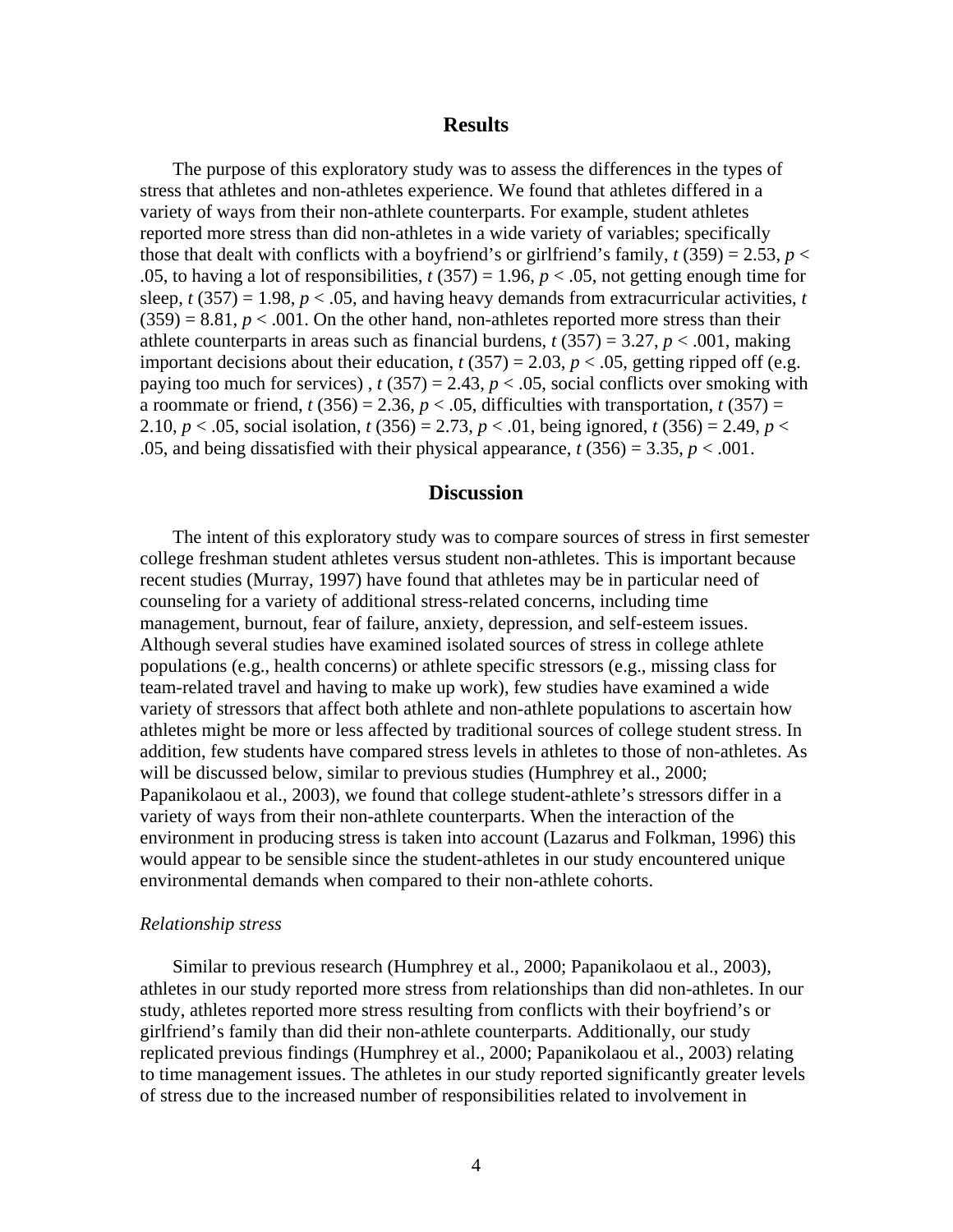athletics. This may have been particularly true since participants in this study were freshmen. While many freshmen must learn to successfully navigate the increased academic and social demands associated with college success, the freshmen studentathlete has the additional stress of athletic responsibilities. Hence, the matriculating student-athlete faces additional and unique sources of stress not encountered by the student non-athlete.

#### *Academic Stress*

 Unlike previous studies in which athletes reported higher levels of academic stress due to missed classes, (Humphrey, et al., 2000; Papanikolaou et al., 2003), athletes in our study did not report more academic problems and concerns than their non-athlete counterparts. In fact, the only academic-related difference between athletes and nonathletes was that non-athletes reported more stress from making important decisions about their education. Although it might seem surprising that athletes did not fare worse, this may be reflected in the general academic philosophy of the institution. Athletes must meet the identical academic standards of the general student population, and it could be that in many cases they are somewhat better prepared academically than other Division-I collegiate athletes.

## *Financial Stress*

 Although previous studies reported athletes experiencing more stress from financial concerns (Humphrey et al., 2000; Papanikolaou et al., 2003), in our study non-athletes were more likely to report stress from financial burdens than were athletes. Once again, this may partially reflect the nature of the university, which is a private institution with significant tuition demands. Due to the fact that many of the athletes are attending school on an athletic scholarship, it is plausible that the financial burden of attending a private institution are less when compared to the non-athlete.

# *Physical and Mental Health*

 There were also a few differences in stress related to both physical and mental health. Similar to Humphrey et al. (2000), athletes in our study were more likely than nonathletes to report stress from not getting enough time for sleep. On the other hand, stressrelated differences in mental health variables tended to be better for athletes than for nonathletes. This finding is compatible with Morgan's (1984) Mental Health Model that describes the psychological profile of athletes as being considerably more positive than that of the general population.

# *Body Satisfaction*

 Finally, being an athlete seemed to serve as a buffer for certain types of stress in our study. For example, non-athletes were more vulnerable to being dissatisfied with their physical appearance. This is not surprising given that athletes display healthier attitudes about their eating habits and body shape than do their non-athletic counterparts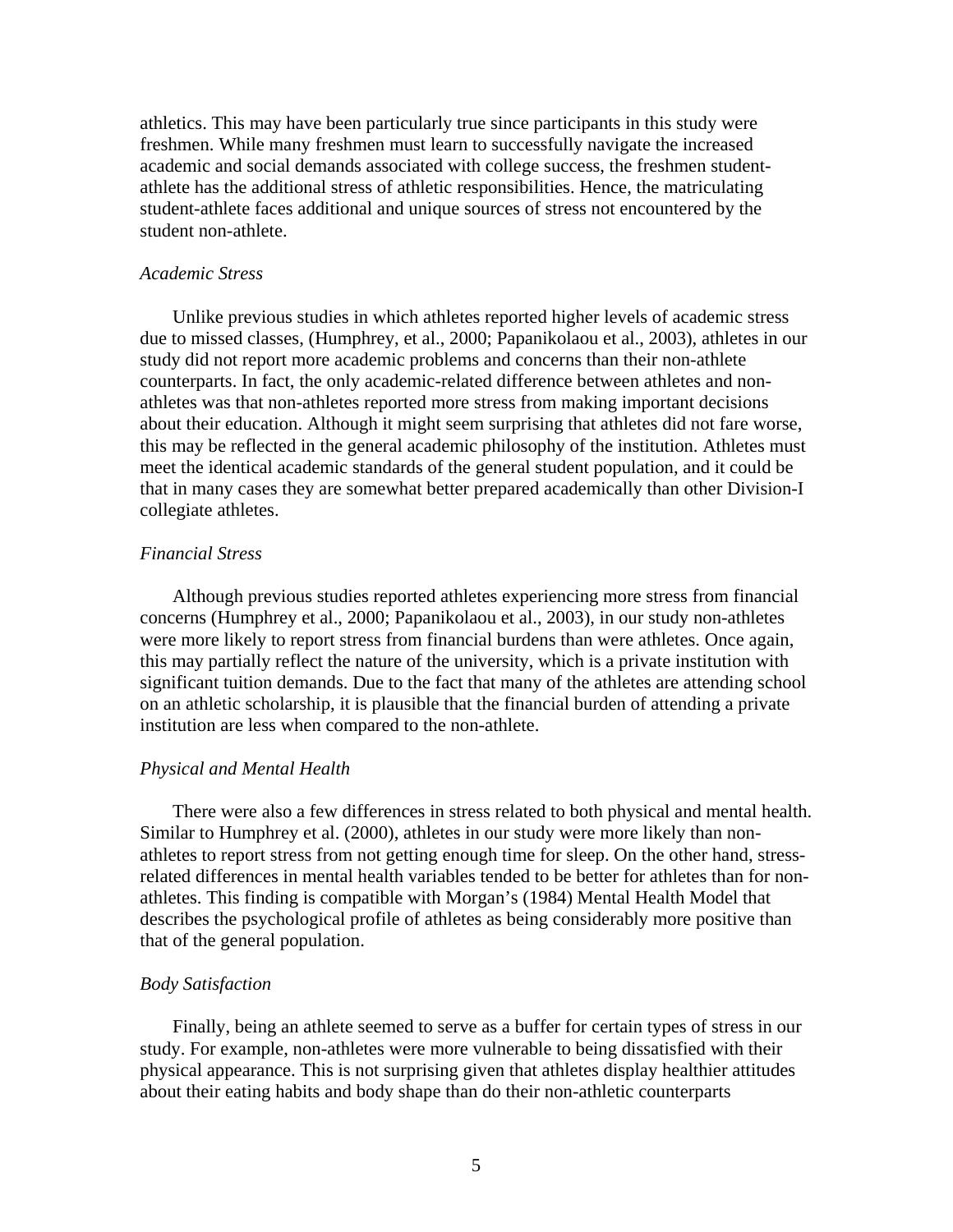(DiBartolo & Shaffer, 2002). This perhaps isn't surprising since recent findings (Martin & Lichtenberger, 2002) have found that exercise training can lead to significant improvements in body image. Since athletes undergo regular periods of structured training, and are often more aware of their nutritional needs, it would appear sensible that they would also possess healthier beliefs when compared to non-athletes.

# *Social Stress*

 In addition to athletic status serving as a buffer against body dissatisfaction, the athletes in this study reported less stress than their non-athlete counterparts from getting ripped off, social conflicts over smoking, difficulties with transportation, social isolation, and being ignored. A partial explanation for these findings may be that the student-athlete has an established social niche. As a member of their athletic team, the athlete is involved from the start with a social group that shares similar interests. Hence, feelings of social isolation or social conflicts over smoking are probably not experienced by the studentathlete to the same degree as the student non-athlete since their social group is more homogeneous. In addition, because the athlete has a built in social group, they likely would have a built in support system to help them with certain types of stress.

## *Conclusions and Implications*

 Because athletes often represent an "at-risk" student group in terms of college academic success, it is important to identify the unique sources of stresses experienced during the first semester freshman year for the student-athlete. University athletic departments need to be cognizant of the time demands that are placed on their athletes during this crucial period of adjustment, Additionally, prevention programs need to be implemented that help assist the freshmen athlete in dealing with potential sources of stress..

 While interventions need to be developed that take into account the unique needs of the college student athlete, future studies ought to address the types of prevention and intervention methods used. One proactive suggestion to reduce stress based on recent research has been to allow student athletes to work in groups (Harris, Altekruse, & Engels, 2003) so that they can share experiences. Allowing athletes to share common experiences may serve as a way for younger athletes to assimilate themselves into college and serve as a support mechanism for those having difficultly adjusting. Other possible interventions could consist of limiting weekly practice time for freshmen. One of the most commonly cited sources of stress for freshmen athletes is time. This issue is important, since upon matriculation the freshman athlete is faced with the same increased academic and social demands of the non-athlete. However, they have significantly greater time demands placed upon them, leaving them less time to acclimatize themselves to college life. Restrictions on practice time and athletic commitments would facilitate this adjustment period for the freshmen athlete.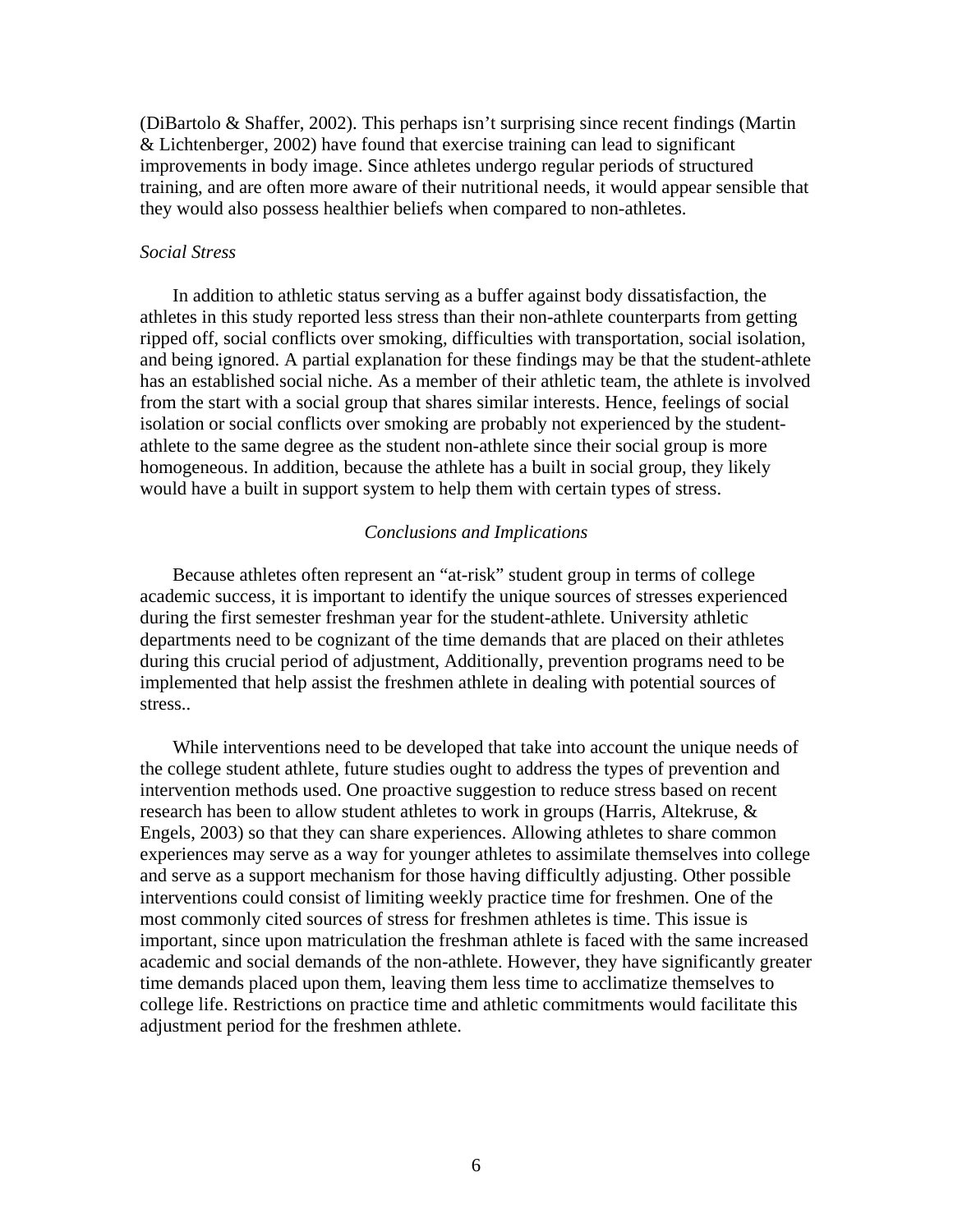# **References**

 de Jong, G.M.; Timmerman, I.G.; Emmelkamp. P.M. (1996). The survey of recent life experiences: A psychometric evaluation. *Journal of Behavioral Medicine, 19,* 529- 542.

 DiBartolo, P. M., & Shaffer, C. (2002). A comparison of female college athletes and nonathletes: Eating disorder symptomatology and psychological well being. *Journal of Sport & Exercise Psychology, 24,* 33-42.

 Harris, H. L., Altekruse, M. K., Engels, D. W. (2003). Helping freshman student athletes adjust to college life using psychoeducational groups. *Journal for Specialists in Group Work, 28,* 64-81.

 Hinkle, J. S. (1994) Integrating sport psychology and sports counseling. *Journal of Sport Behavior, 17,* 52-60.

 Hudd, S., Dumlao, J., Erdmann-Sager, D., Murray, D., Phan, E., Soukas, N., & Yokozuka, N. (2000). Stress at college: Effects on health habits, health status and selfesteem. *College Student Journal, 34,* 217-227.

 Humphrey, J. H., Yow, D. A. & Bowden, W. W. (2000). *Stress in college athletics: Causes, consequences, coping.* Binghamton, NY: The Haworth Half-Court Press.

 Kimball, A., & Freysinger, V. J. (2003). Leisure, stress, and coping: The sport participation of collegiate student-athletes. *Leisure Sciences, 25,* 115-141.

 Kohn, P. M., Lafreniere, K., & Gurevich, M. (1990). The inventory of college student's recent life experiences: A decontaminated hassles scale for a special population. *Journal of Behavioral Medicine, 13,* 619-630

 Kudlacek, T. L. (1997). Analysis of perceived stressors of National Collegiate Athletic Association Division I freshmen student-athletes and freshmen non-athlete students and the effect of intervention programs on the stressors. *Dissertation Abstracts International Section A: Humanities and Social Sciences, 57,* 3871.

 Lazarus, R. S., & Folkman, S., (1984). *Stress, Appraisal, and Coping.* New York: Springer-Verlag.

 Martin, K.A., & Lichtenberger, C.M. (2002). Fitness enhancement and body image change. In T.F. Cash & T. Pruzinsky (Eds.), *Body images: A handbook of theory, research, and clinical practice.* New York: Guilford Press.

 Morgan, W.P. (1984). Selected psychological factors limiting performance: A mental health model. *American Academy of Physical Education Papers, 18, 70-80.*